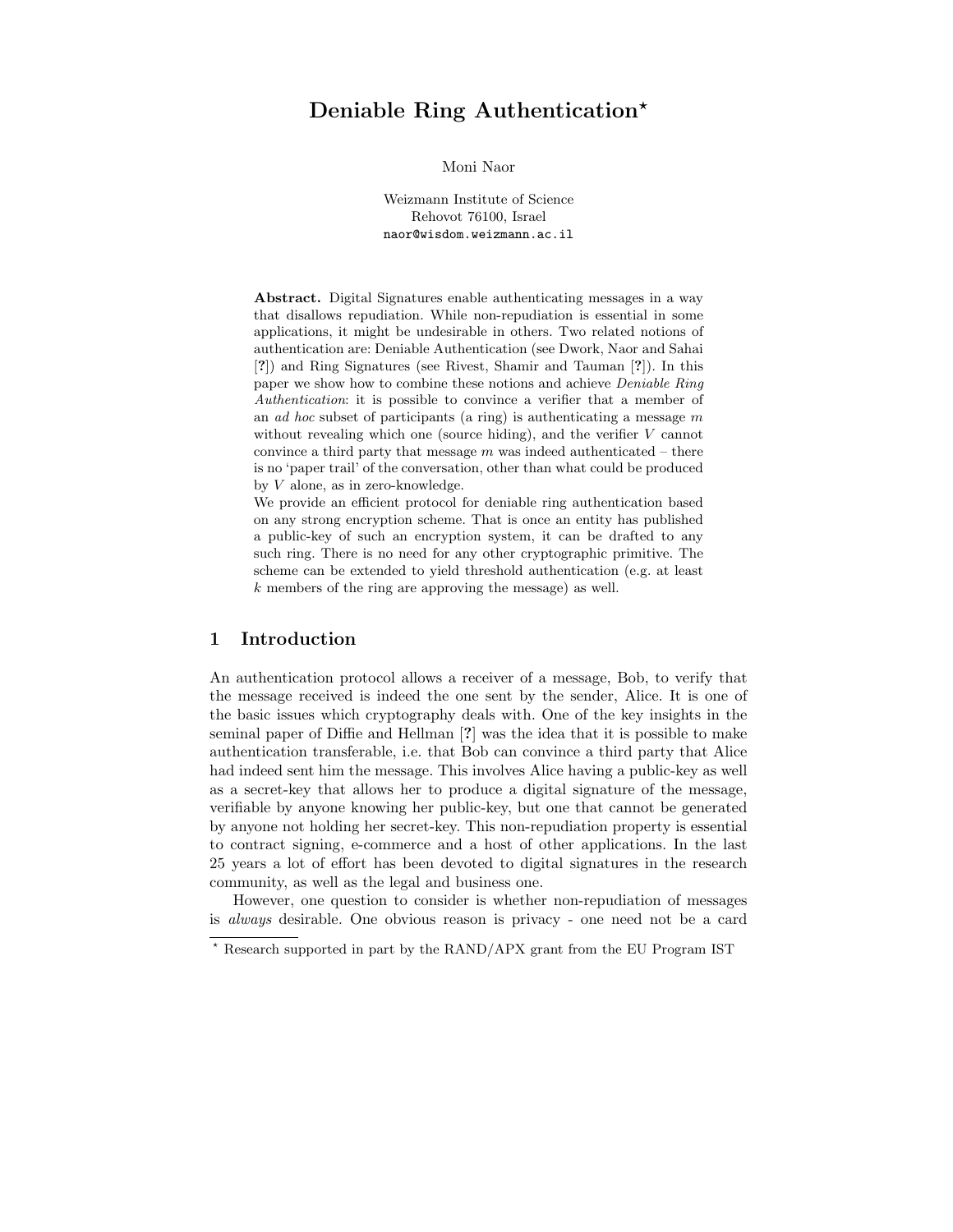carrying  $EFF<sup>1</sup>$  member to appreciate that not everything we ever say should be transferable to anyone else - but this is precisely the case as more and more of our interactions move on-line. Another motivation arises where Bob is paying for the authentication (e.g. for checking a piece of software); should he be free to turn and give it away to Charlie? To address these concerns several notions of deniable authentication were developed (see more in Section ?? below.) In general an authentication provides (plausible) deniability if the recipient could have generated the authentication all by itself.

A different form of protection to the sender of the messages is hiding its identity or source. This is needed for leaking information - something that can be viewed as an important part of the checks and balances that monitor an open society. Keeping the sender's identity secret while being sure that it is a valid confirmation of the message may sound paradoxical, since the receiver verifies the authenticity of the message with respect to some public information related to the party doing the authentication (e.g. a public key). However a method for doing just that was recently suggested by Rivest, Shamir and Tauman [?]. They proposed the notion of Ring Signatures (a generalization of group signatures of Chaum and van Heyst [?]) that allows a member of an ad hoc collection of users S (e.g. Crypto'2002 Program Committee members), to prove that a message is authenticated by a member of S. The assumption is that each member of S has published a public signature key of a scheme with certain properties (where RSA and Rabin are examples). The construction given in [?] is very efficient, but its analysis is based on the ideal cipher model (a strengthening of the random oracle one.)

In this work we propose a notion that merges Ring Signatures and Deniable Authentication to form Deniable Ring Authentication. Roughly speaking, for a scheme to be Deniable Ring Authentication it should: (i) Enable the sender for any message he wishes and for any ad hoc collection  $S$  of users containing the sender to prove (interactively) that a member of  $S$  is the one confirming the message. (ii) Be a good authentication scheme, i.e. not allowing forgeries, where the notions of forgeability of Goldwasser, Micali and Rivest [?] are relevant. Ideally an adversary should not be able to make a receiver accept any message not sent by a member of  $S$ . (iii) The authentication is deniable in the zeroknowledge sense, i.e. the recipient could have simulated the conversation alone and the result would have been indistinguishable. (iv) The authentication should be source hiding or preserve the "anonymity in a crowd" of the sender: for any arbitrary subset  $S$  of users, any two members of  $S$  generate indistinguishable conversations to the recipient. (v) The scheme should not assume that the verifier of the authentication is part of the system and has established a public key. This is needed for two reasons: The PKI may be of a special nature (e.g. high-ranking government officials) and thus there is no reason for the recipient to be part of it. The second reason is that it is difficult to assure the independence of keys in the PKI and there is no reason to assume that the receiver has chosen its key properly (see Footnote ?? for an example.)

<sup>&</sup>lt;sup>1</sup> Electronic Frontier Foundation.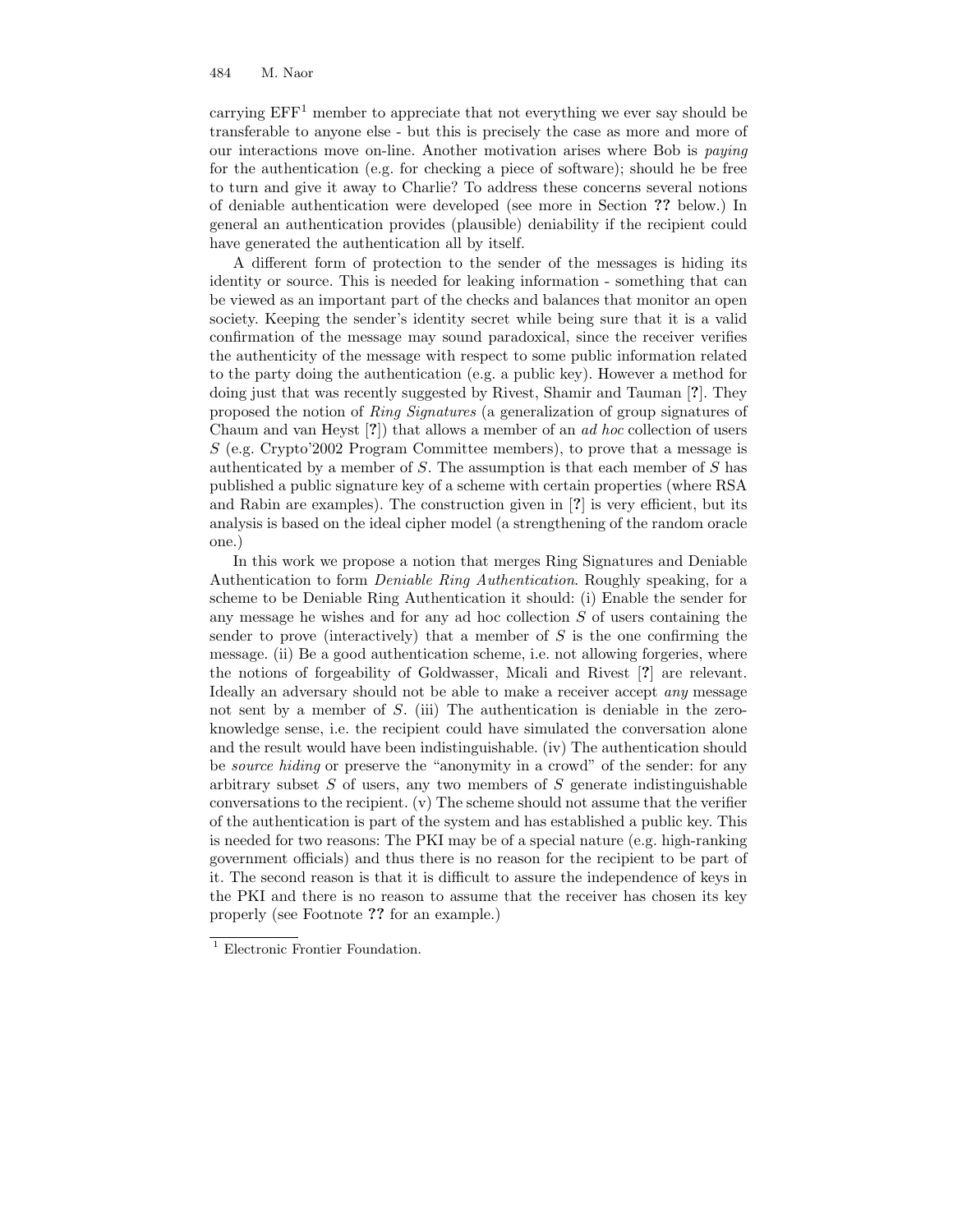We provide a construction of a Deniable Ring Authentication protocol based sole on the assumption that users have public-keys of some  $2$  good encryption scheme. The scheme is quite efficient: it requires  $|S|$  encryptions by the sender and receiver and a single decryption by the sender. One can view the scheme as evolving from the deniable authentication scheme of Dwork, Naor and Sahai [?] (described in Section ??.) The analysis of the scheme is based on the security of the encryption scheme, without resorting to additional random oracles (or any additional cryptographic primitive.) Note that users have "no choice" about being recruited to the subset S. Once a user has established an encryption key he might be drafted to such a crowd S.

### 1.1 Related Work

Issues related to deniability and anonymity have been investigated quite extensively from the early days of open scientific investigations of Cryptography<sup>3</sup>. Hence there are quite a few variants of deniability and anonymity protection and we will try to briefly describe them and their relationship to our work.

Group and Ring Signatures: a group signature scheme allows members of a fixed group to sign messages on the group's behalf while preserving their anonymity. This anonymity is conditional and a group manager can revoke it. Note that groups here are not ad hoc and the group manager sets up a special type of key assignment protocol. There are quite a few papers on the subject  $[?,?,?,]$ , yielding reasonably efficient protocols. A related notion is that of identity Escrow allowing proofs of membership in a subset, with the group manager being able to identify and revoke membership [?,?]. Some of the protocols do support subsets authentication [?] as well as general key choices by the participants, but these all assume special set-up and managers. Ring Signatures, as introduced in [?], support *ad hoc* subset formation and by definition do not require special setup. They rely on a Public-Key Infrastructure (for signatures of certain type in the construction of [?].) Note that some of the protocols for group signatures can actually be used as ring signatures, e.g. [?].

Designated Verifier Proofs were proposed by [?] to enable signatures that convince only the intended recipient, who is assumed to have a public-key. See Footnote ?? for the problems this approach might encounter in our setting.

Deniable Authentication: the work of Dwork, Naor and Sahai [?] on deniable authentication provides a system that addresses the deniability aspects, i.e. that following the protocol there is no paper trail for the authentication of the message. This is the same property we are trying to achieve, and the protocols presented there are our starting point (see Section ??.)

Undeniable signatures are digital signatures in which the recipient cannot transfer the signature without the help of the signer. If forced to either acknowledge or deny a signature, however, the signer cannot deny it if it is authentic (thus the term "invisible" is probably better). They were introduced in 1989 by Chaum

 $^{\rm 2}$  Actually each user can use their favorite encryption scheme.

<sup>3</sup> An early proponent was David Chaum, e.g. [?].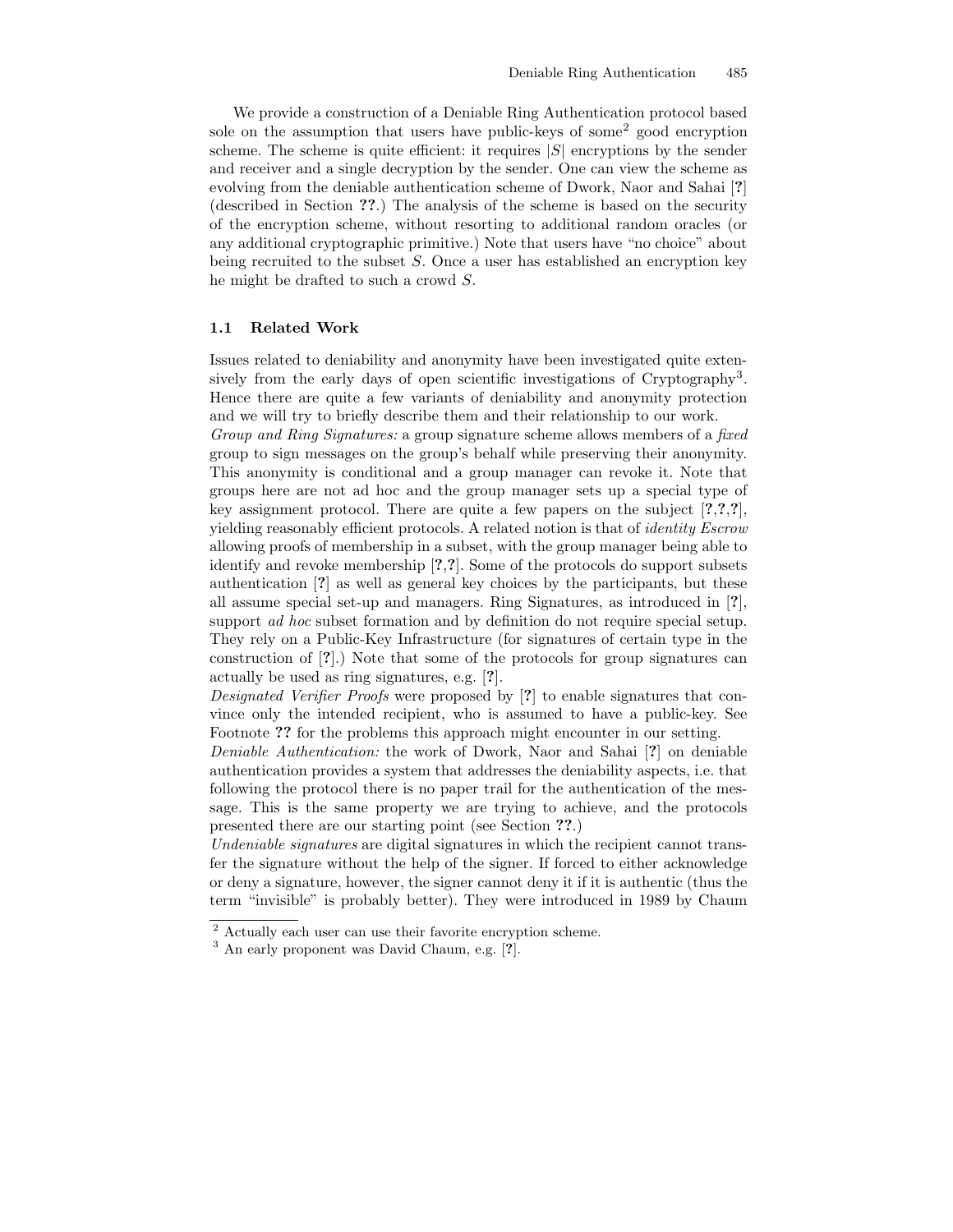and Van Antwerpen [?] and further developed in [?]. A specific and appealing version of them are the Chameleon Signatures of Krawczyk and Rabin [?]. The difference in the deniability requirement between this line of work and that of deniable authentication [?] as well as the current paper, is that in our case the authentication is not intended for ultimate adjudication by a third party, but rather to assure  $V$  – and only  $V$  – of the validity of the message.

Contributions of this work: We present a simple and efficient scheme that allows leaking an authenticated secret, without the danger of being traced (Protocol ?? below.) The scheme does not assume any special infrastructure, beyond the one given by standard PKI for encryption. The analysis of the scheme is straightforward and does not resort to random oracles.

We also extend the scheme to be able to authenticate more complex statements than "a member of  $S$  is confirming the message", to statements such as "at least k members of S confirm the message" and other access structures (Protocol ?? in Section ??.)

We also deal in Section ?? with the case where the adversary  $A$  may have all the secret keys of the authenticator, which is the appropriate model for Identity Based Encryption [?,?] and the Subset Cover Framework of [?]. Protocol ?? handles this case at the cost of two additional rounds.

There are a number of differences between the properties of our setting and scheme and those of Rivest, Shamir and Tauman [?]: on the negative side (from this paper's point of view), our scheme requires interaction, since the verifier is not assumed to have established a public-key. This requires some mechanism of anonymous routing (e.g. MIX-nets.) Also our scheme involves sending longer messages (proportional to the size of  $S$ ). On the neutral side, the time complexity of our scheme and that of [?] are roughly comparable (to within multiplicative constants), if one uses an encryption scheme where the encryption process is very efficient, such as RSA with low exponent. On the positive side: (i) Our analysis does not rely on any additional assumptions except the underlying encryption scheme is good (immune to chosen ciphertext attacks.) (ii) Since we only need that the encryption scheme is good, there is no way for an organization that wishes that its members have public-keys to try and fight our system by establishing ones with some weird formats (that deter the [?] scheme, e.g. tree based ones.) (iii) Our deniability guarantees are stronger than in [?]: their deniability is achieved by assuming that the verifier is a member of the system and has established a public key. He is then added to the Ring (and hence could have generated the conversation himself). However this assumes not only that the verifier has a public key, but that this key was properly chosen<sup>4</sup>. (iv) it is not clear how to extend the [?] protocol to handle threshold and other access

 $4$  To see why this issue may be problematic, consider a large corporation A dealing with a small user B. The user B chooses its public-key  $K_B$  to be the same as  $K_A$ , the public key of corporation  $A$ . Now suppose that  $A$  sends to  $B$  a message signed in a ring scheme were the ring consists of A and B. Given that the public keys used are  $\{K_A, K_A\}$  this is hardly deniable for A.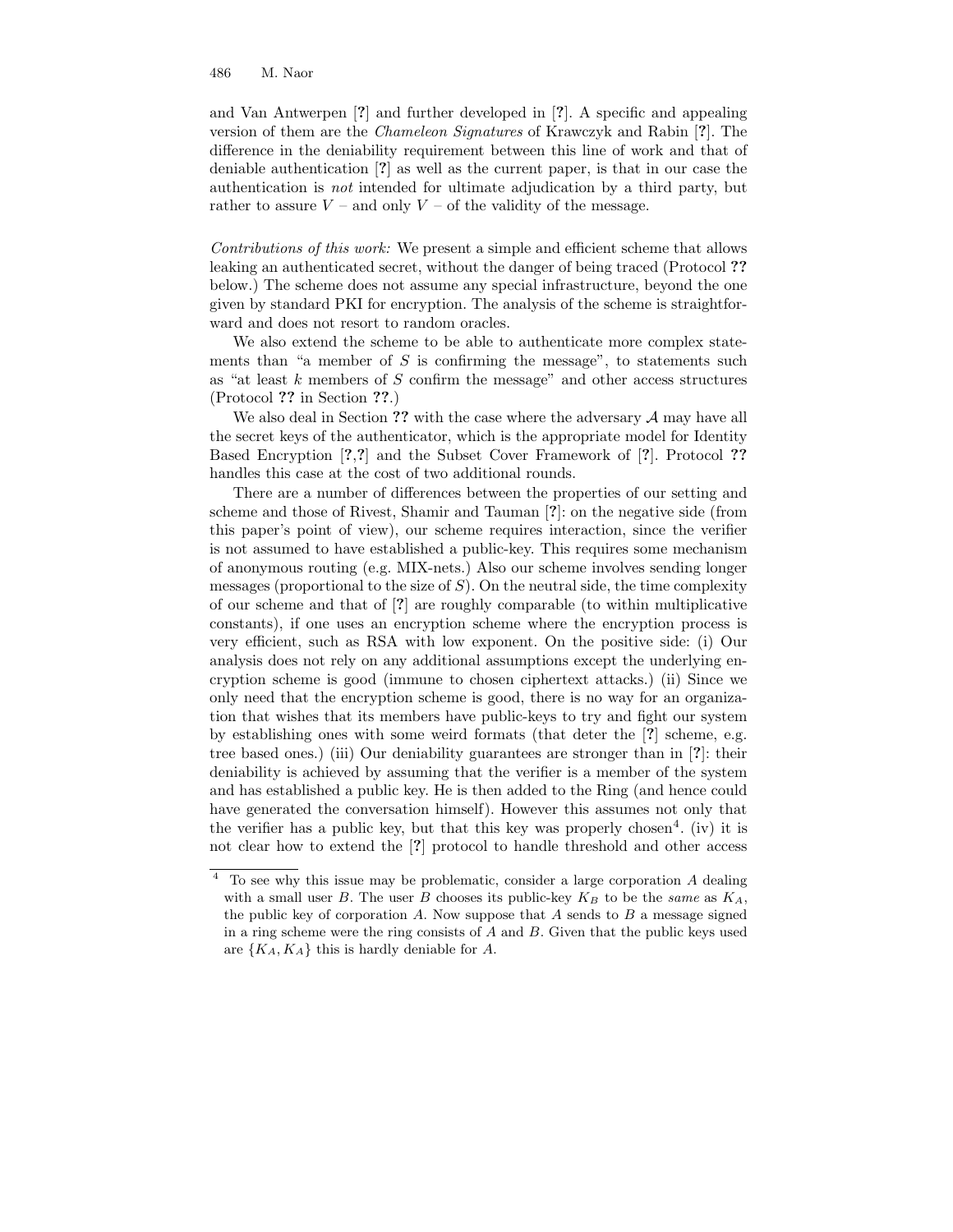structures over the ring<sup>5</sup>, whereas we do that with no computational penalty in Protocol ??.

## 2 Definition of Deniable Ring Authentication

We now summarize the setup and requirements of a deniable ring authentication scheme.

Setup: We assume that participants have published public-keys. The public keys are generated via some key generation process that gives corresponding secret keys. We do not make any particular assumption about this process, except that good participants choose their keys properly, i.e. following the key generation protocol. However bad participants, that are under the control of the adversary, may have chosen them arbitrarily and in particular as a function of the good public keys. A ring  $S$  is a any subset of participants. A (good) authenticator  $P$  is a member of S. The verifier of a message is an arbitrary party and has not necessarily published a public-key. The only assumption is that both the verifier and the authenticator know the public-keys of all members of S. The authenticator P engages with the verifier in an interactive protocol to authenticate a message m. At the end of the interaction the verifier accepts or rejects the authentication.

Given that the protocol is interactive (it must be so, since the verifier has not established any credentials) we must assume that it is possible to route messages anonymously, i.e. that the verifier and prover can exchange message without the adversary being able to trace who is the recipient. How this is achieved is beyond the scope of this paper.

We assume that the adversary  $A$  controls some of the participants of the system. For those participants it chooses (and knows) all the secret bits (we do not deal here with dynamic corruption of good users, though the methods presented seem to be resilient to such attacks as well). The authentication protocol should satisfy:

- Completeness: For any subset of participants S and for any good authenticator  $P \in S$ , for any message m, if the prover and verifier follow the protocol for authenticating the message  $m$  (with  $P$  using his secret key), then the verifier accepts; this can be relaxed to "accepts with high probability."
- Soundness Existential Unforgeability: Consider an adversary A trying to forge a message. It may know and choose the secret keys of all bad participants, but the good members choose their public-keys properly. The adversary runs an attack on the protocol as follows: it adaptively chooses a sequence of arbitrary messages  $m_1, m_2, \ldots$ , arbitrary rings  $S_1, S_2, \ldots$  and good participants  $P_1, P_2, \ldots$  where  $P_i \in S_i$ , and asks that  $P_i$  will authenticate message  $m_i$  as part of ring  $S_i$  (using the deniable ring authentication protocol) where the verifier is controlled by  $A$ . We say that  $A$  successfully attacks the scheme if it can find a ring S of good participants so that a forger

 $5$  But see the recent work [?].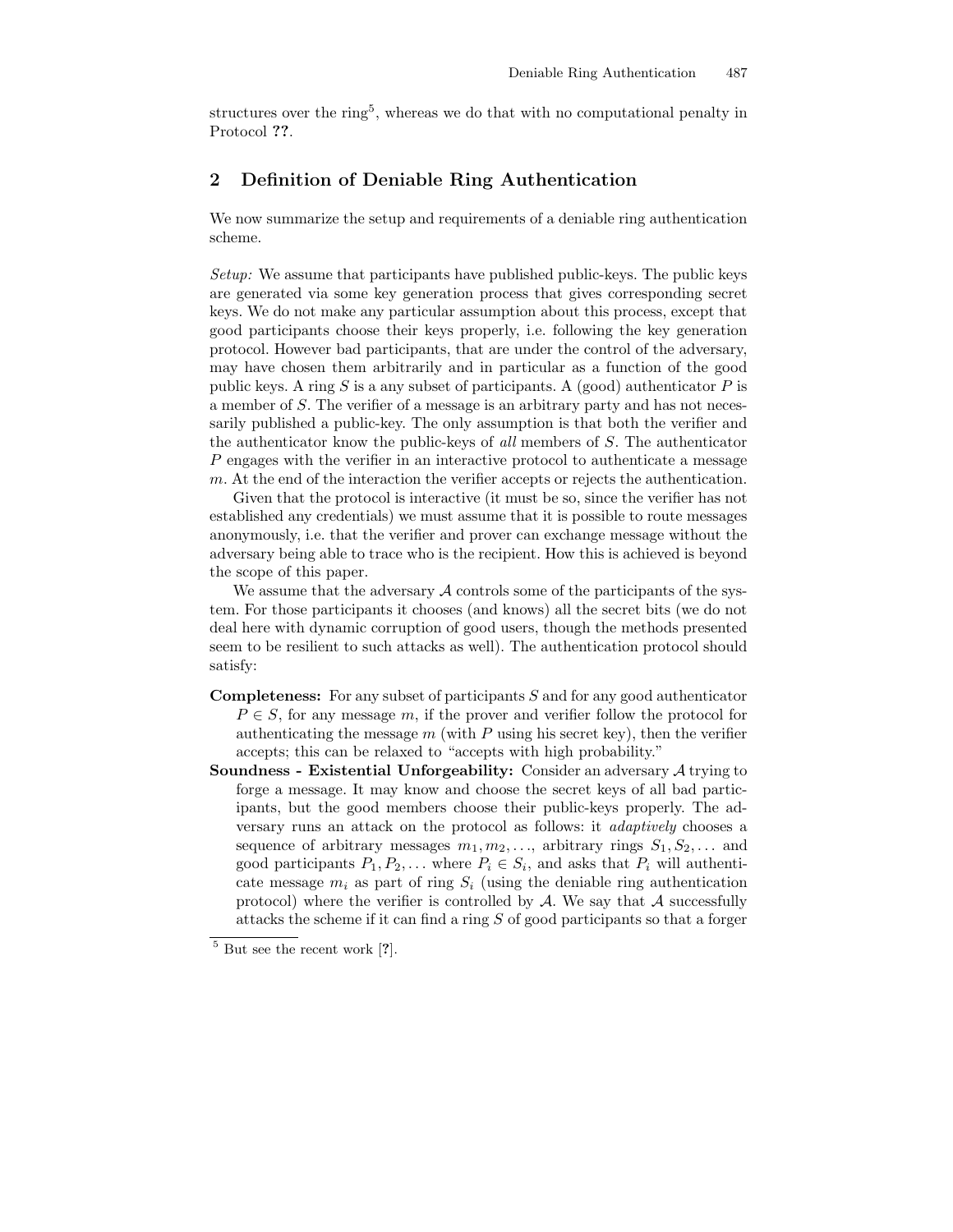C, under control of  $A$  and pretending to be a member of  $S$ , succeeds in authenticating to a third party  $D$  (running properly the verifier's  $V$  protocol) a message  $m \notin \{m_i\}_{i=1,2,...}$ . The soundness requirement is for all probabilistic polynomial time adversaries  $A$  the probability of success is negligible.

- **Source Hiding:** For any two good participants  $A_1$  and  $A_2$ , for any subset S containing  $A_1$  and  $A_2$ , it is computationally infeasible for any  $V^*$  acting as the verifier to distinguish between protocols where  $A_1$  is doing the authentication and  $A_2$  is the one running it (that is the probability it guesses correctly which case it is should be negligibly close to  $1/2$ .) Note that not all the members of  $S$  are necessarily good, but we only protect the anonymity of the good ones.
- **Zero-Knowledge Deniability:** Consider an adversary  $A$  as above and suppose that a member of S is willing to authenticate any polynomial number of messages. Then for each  $\mathcal A$  there exists a polynomial-time simulator  $\mathcal Z$  that outputs an indistinguishable transcript (to everyone but the sender). A possible relaxation is to allow the simulator to depend on  $\varepsilon$ , the distinguishing advantage (this is known as  $\varepsilon$  -knowledge.)

Note that Source Hiding and Deniability seem to be related but they are incomparable. In particular, the requirement for Source Hiding should hold even for an online verifier, whereas the requirement for Deniability is only after the fact.

Concurrency: One issue that we have not specified is whether the many various protocols that the adversary may be running are executed concurrently, where timing is under the control of the adversary, or sequentially. This is largely orthogonal to those definitions and we will specify for our main scheme (Protocol ??) for each property whether it withstands concurrent attacks or not.

Big brother: A stronger model for deniability and source hiding is when the adversary A knows the secret keys of the good players as well as those of the bad ones. This case and its motivating examples is discussed in Section ??.

# 3 Tools

### 3.1 Encryption Schemes

Our main tool is encryption schemes. We assume some good public-key encryption scheme E. To specify what we mean by good, we have to provide the type of attack that the encryption scheme is assumed to withstand, e.g. known<sup>6</sup> or chosen plaintext, or chosen ciphertext. And we have to specify what breaking the encryption scheme means, where the two leading notions are semantic security and non-malleability. The latter is the relevant notion we will require from E. Roughly speaking, a public key cryptosystem is non-malleable if, seeing an encryption  $E(\alpha)$  "does not help" an attacker to generate an encryption  $E(\beta)$  such

<sup>6</sup> Not really relevant in public-key encryption.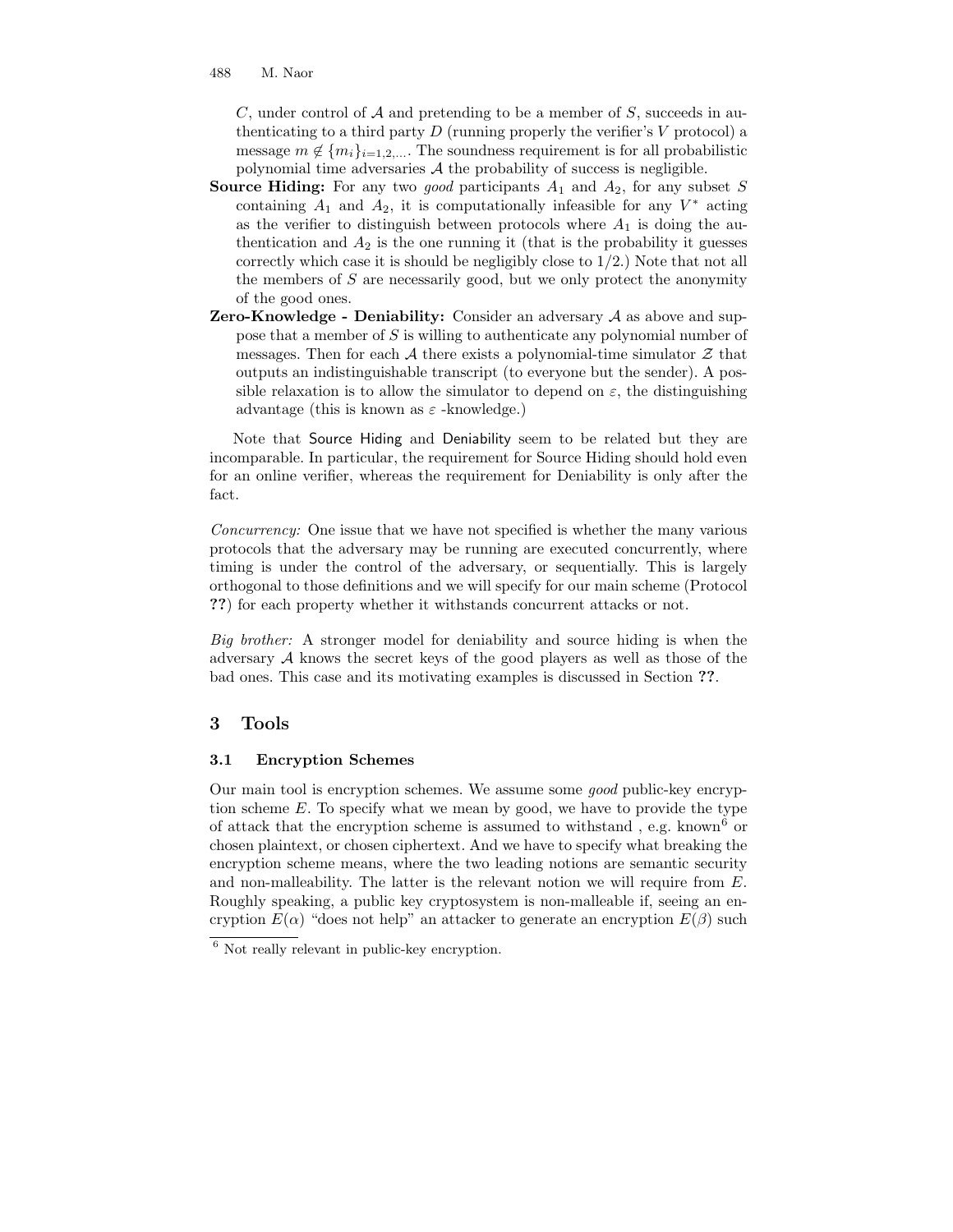that  $\alpha$  and  $\beta$  are related (with certain trivial exceptions). This is formalized and treated at length in [?]. See also [?] and [?].

As for the type of attack, this varies depending on the precise properties we want from our deniable ring authentication process (in particular whether we want to withstand concurrent attacks). We can already gain some properties simply assuming that  $E$  is immune to chosen plaintext attack. However for the full strength we require that the scheme be immune against chosen ciphertexts in the post-processing mode, also known as CCA2. This means that the attacker has access to a decryption device and can feed it with ciphertexts of its choice. At some point it gets a challenge ciphertext (so that it should perform some operation on the corresponding plaintext) and still has access to the decryption device, except that now it cannot feed it with the challenge ciphertext. Under such an attack semantic security and non-malleability coincide. (See [?,?] for background one the subject.)

For a public key K the encryption scheme  $E_K$  maps a plaintext into a ciphertext. This mapping must be probabilistic, otherwise the scheme cannot even be semantically secure. Therefore  $E_K$  induces for each message m a distribution of ciphertexts. To encrypt m one has to choose a random string  $\rho$  and then  $C = E_K(m, \rho)$  is a ciphertext of m. Given C and the corresponding private decryption key  $K^{-1}$  the decryption process retrieves m, but we do not assume that it retrieves  $\rho$  as well (in some schemes the process does retrieve while in others it does not). When we write "generate  $C = E_{K_i}(m)$ " we mean choose random  $\rho$  and let  $C = E_{K_i}(m, \rho)$ .

A procedure we use quite extensively in our protocols is for the creator of a ciphertext C to prove that C is an encryption of a message  $m$ . In order to perform this it is sufficient to produce  $\rho$ , the random bits used to generate C and then anyone can verify that  $C = E_{K_i}(m, \rho)$ . The property we require from  $E$  is that it be binding or unique opening. If  $K$  was generated properly, then for any ciphertext C there should be a unique message  $m$  for which there exists a  $\rho$  such that  $C = E_K(m, \rho)$  (there could be more than one  $\rho$  but no more than one plaintext corresponding to  $C$ <sup>7</sup>. We do not assume any binding in case the key are badly formed (except for Section ?? where this issue arises.) Thus when we write "open ciphertext  $C$ " we mean give the plaintext and the random bits  $\rho$  used to generate C.

Implementations of the Encryptions Schemes: There are a number of possibilities for encryption scheme meeting the standards outlines above. If one wants to avoid employing random oracles, (which is one of the goals of this paper) then the famed Cramer-Shoup [?] one is the most efficient. It is based on the Decisional Diffie-Hellman problem. One drawback of it is that encryption is as expensive as decryption, i.e. requires (a few) modular exponentiations. Otherwise the system

 $^7$  This property more or less follows from the non-malleability requirement (without it one has to specify what is the meaning of such a ciphertext) but we added it explicitly to prevent confusion. Note that the complement of this property was used in [?] to obtain deniable encryption.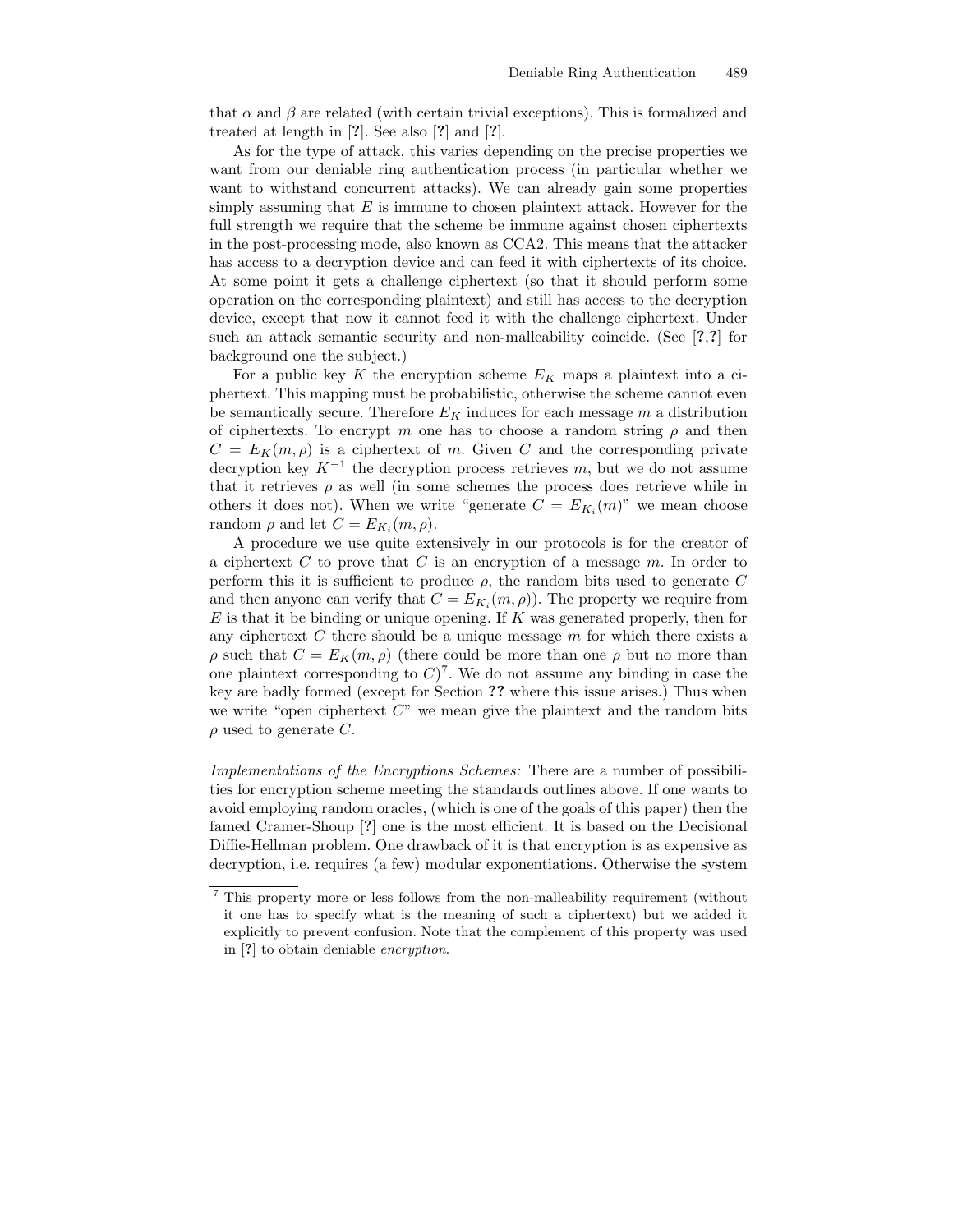known as OAEP [?] over low exponent RSA or Rabin offers the most efficient implementation (See [?,?,?] for the state-of-the-art on the subject.) Using such an encryption in Protocol ?? yields a scheme of complexity comparable (up to multiplicative constants to that of [?]. Another possibility for avoiding random oracles while maintaining efficiency is is to use interactive encryption, as proposed by Katz [?]. We do not explore it further in this paper, but see [?] for its application for deniable encryption.

### 3.2 Commitment Schemes

A commitment scheme allows the sender to deposit a hidden value with the receiver, so that the latter has no idea what it is, but at a later point the sender can reveal the hidden value and the receiver can be sure that this is the original one. There are a number of variants on the precise security offered to the two sides. We will be interested in commitment schemes where the sender is offered computational secrecy and the receiver is assured that there is a unique value. More precisely, following the commitment phase the receiver cannot decide (with non-negligible advantage) whether the hidden value is  $r_1$  or  $r_2$ . There are quite simply and efficient protocols with these properties (e.g. [?]).

For most of the protocols of the paper we will actually use encryption for the purpose of commitment (this means that it is not secret to the owner of the secret key.) The reason is that we need to obtain *non-malleability* with respect to another encryption, and this is achieved in the easiest way using an encryption scheme which is non-malleable. However, for the big brother setting, where  $A$  is assumed to know all the secret keys in the system, this is not good enough and we will need a more involved solution in Protocol ?? in Section ??.

### 3.3 Zero-Knowledge

We do not apply zero-knowledge protocols as tools, but the deniability requirement means that our protocol should be zero-knowledge<sup>8</sup>. We use the standard tricks of the trade to come up with a simulators  $\mathcal{Z}$ .

The subject of preserving zero-knowledge for concurrently executed protocols has received much attention recently and in general it is a quite difficult problem. One way to bypass it was proposed in [?] by adding relatively benign timing assumptions. It is possible to use the same techniques to achieve deniability in the presence of concurrent attacks for Protocol ??.

# 4 Some Background Protocols

In this section we describe two protocols that can be viewed as the precursors of our main protocol. We recommend reading them before Protocol ??. We

<sup>8</sup> This is a relatively rare case where zero-knowledge is needed as an end result and not as a tool in a subprotocol.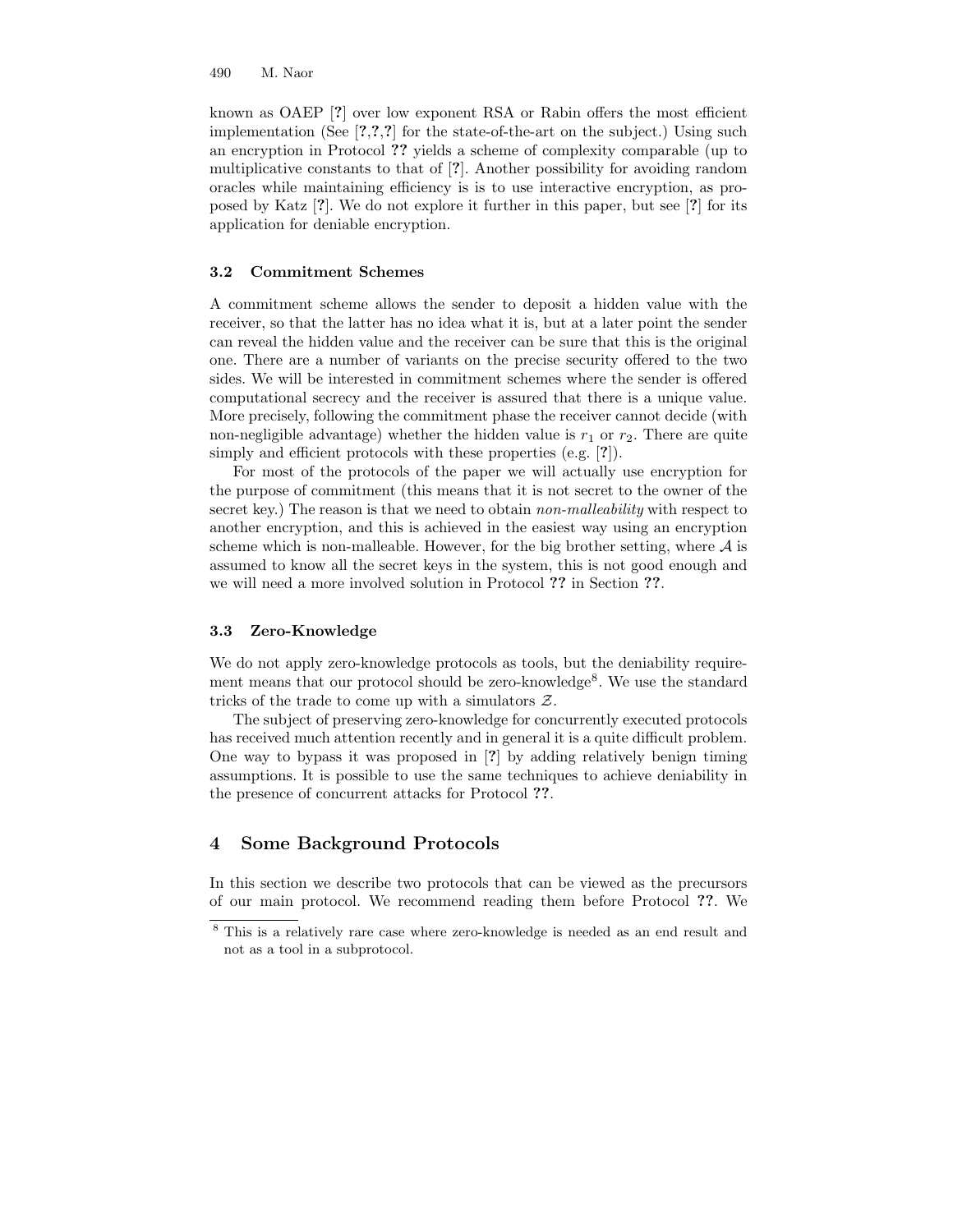use the term "prover" for the party doing the authentication or proving the statement "message  $m$  is authentic" and "verifier" or  $V$  to the receiver or the party doing the verification of the claim. The first protocol simply provides an interactive authenticated protocol. It is based on adding a random secret value to  $m$  encrypted under  $P$ 's public key as a challenge. Note that in all our protocols we assume that the sender and receiver already know what is the candidate message (otherwise an additional preliminary round is needed.)

### Protocol 1 Interactive Authentication

The prover has a public key  $K$  of an encryption scheme  $E$ . The prover wishes to authenticate the message m. The parameter  $\ell$  sufficiently large that  $2^{-\ell}$  is negligible. The concatenation of x and y is denoted  $x \circ y$ .

1.  $V \rightarrow P$ : Choose random  $r \in_R \{0,1\}^{\ell}$ .

Generate and send the encryption  $C = E_K(m \circ r)$  to the prover. 2.  $P \rightarrow V$ : Decrypt C to obtain r.

Verify that the prefix of the plaintext equals  $m$ . Send  $r$ .

The verifier  $V$  accepts if the value  $P$  sends in Step 2 equals  $r$ .

This protocol was proposed in [?] (see Section 3.5 there) and proved to be existentially unforgeable assuming that the encryption scheme is secure against chosen ciphertext attacks (post-processing, or  $\text{CCA2}$ ). Note that if E is malleable in certain ways then the scheme is not secure, since it is possible to switch the prefix of the message.

Is this scheme deniable? It is deniable against an honest verifier that chooses r at random. However one cannot hope to argue that it remains so against a malicious verifier, since zero-knowledge is impossible to obtain in two rounds (see [?], at least with auxiliary input).

Consider now the following extension that was proposed by Dwork, Naor and Sahai,  $[?]$ , where the idea is that the verifier should prove knowledge of  $r$  before the prover reveals it. For this we use the "opening" of ciphertexts as defined in Section ??, by giving away the plaintext and the random bits used to generate it.

### Protocol 2 Deniable Authentication

The prover  $P$  has a public key  $K$  of an encryption scheme  $E$ . The message to be authenticated in m, known to both parties.)

- 1.  $V \to P$ : Choose  $r \in_R \{0,1\}^{\ell}$ . Generate and send  $C = E_K(m \circ r)$
- 2.  $P \rightarrow V$ : Decrypt C to obtain r (the suffix of the message).
	- Generate and send  $D = E_K(r)$ .
- 3.  $V \rightarrow P$ : Open C by sending r and  $\rho$ , the random bits used in the encryption in Step 1.
- 4.  $P \rightarrow V$ : Verify that the prefix of the opened C equals m. Open D by sending r and  $\sigma$ ,

the random bits used in the encryption in Step 2.

V accepts if the value sent in Step  $\lambda$  equals r and D was opened correctly.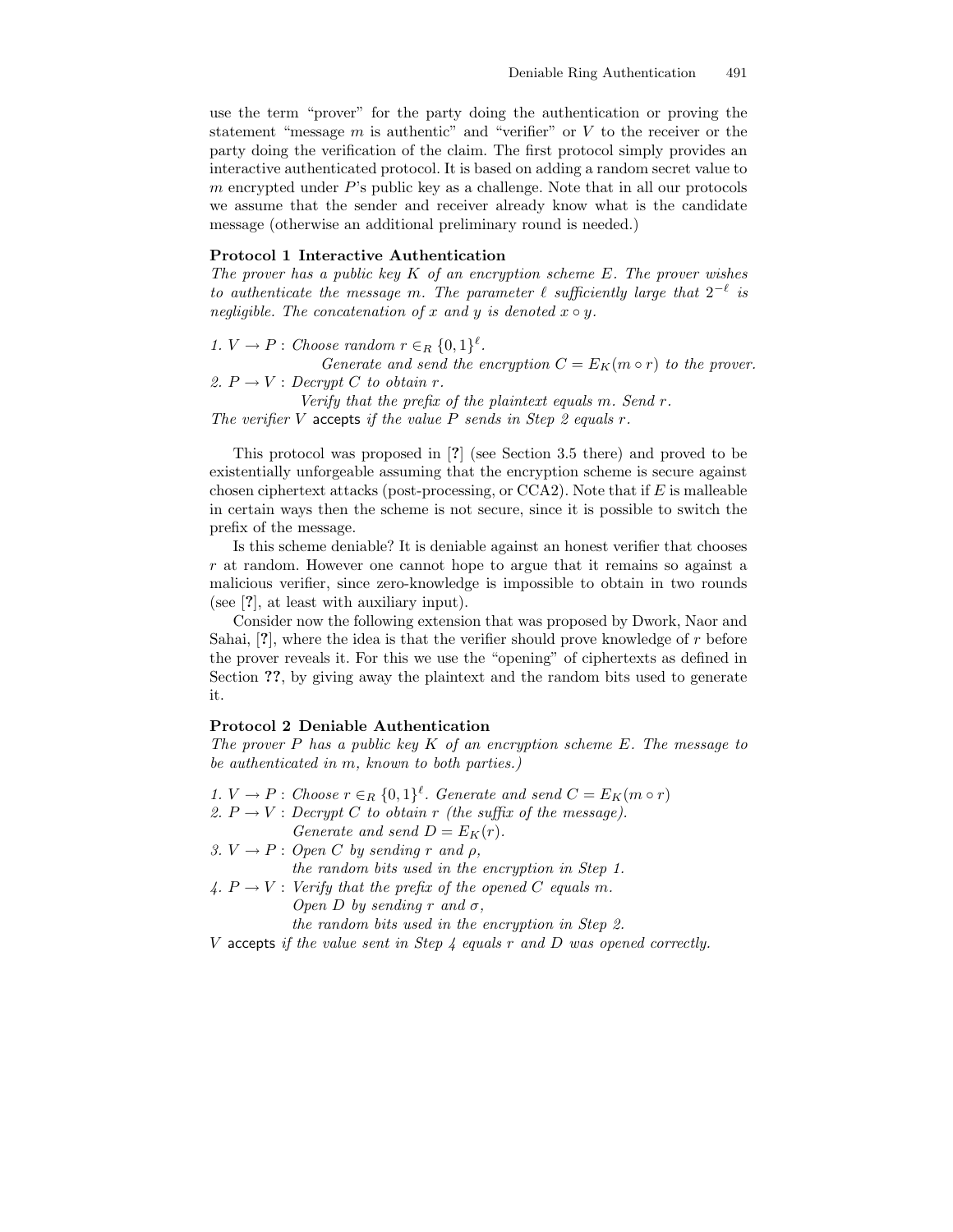Note that the verification  $m$  is only done at Step 4, that is if a bad  $C$  was sent, then the prover does not reveal the fact that it detected it at Step 2. The deniability of the scheme is obtained by the possibility that the simulator extract the value of r from any verifier  $V^*$ , at least in expected polynomial time, as is common in proofs of zero-knowledge. After  $r$  has been extracted it is possible to finish the execution of the protocol. Soundness follows from the fact that the ciphertext  $D = E_K(r)$  serves as a non-malleable commitment to r.

# 5 The Main Scheme

The idea for obtaining a ring authentication protocol from Protocol ?? is to run in parallel a copy of the protocol for each member of  $S$ , but using the same  $r$ , but otherwise with independent random bits. However there are a few delicate points. In particular if we want to assure source hiding, then it is unsafe for the prover to encrypt the decrypted r using all the  $K_i$ 's before it verifies the consistency of the Step 1 encryption in all the protocols. Otherwise by using a different r for each encryption key the adversary who may be controlling one member of  $S$  may figure out the identity of  $P$ . To handle this we let  $P$  split  $r$ into  $r_1, r_2, \ldots r_n$  and encrypt each one separately in Step 2.

Setup: Participants in the system have public keys of an encryption scheme  $E$ , as described in Section ??. Each good member knows the corresponding secret key. Let the ring be denoted by  $S$  and by slight abuse of notation we will also identify S with the set of public keys of its member  $\{K_1, K_2, \ldots, K_n\}$ . Both P (where we assume  $P \in S$ ) and the verifier V know all the public keys in S.

### Protocol 3 Deniable Ring Authentication

for  $S = \{K_1, K_2, \ldots, K_n\}$  where P knows the jth decryption key. The message to be authenticated is m.

1.  $V \to P$ : Choose random  $r \in \{0,1\}^{\ell}$ . Generate and Send  $\langle C_1 = E_{K_1}(m \circ r), C_2 = E_{K_2}(m \circ r), \dots C_n = E_{K_n}(m \circ r) \rangle.$ 2.  $P \rightarrow V$ : Decrypt  $C_j$  to obtain r. Choose random  $r_1, r_2, \ldots r_n$  so that  $r = r_1 + r_2 + \cdots + r_n$ . Generate and send  $\langle D_1 = E_{K_1}(r_1), \ldots, D_n = E_{K_n}(r_n) \rangle$ . 3.  $V \rightarrow P$ : Open  $C_1, C_2 \dots C_n$  by sending r and  $\rho_1, \rho_2, \dots \rho_n$ , the random bits used in the encryption process in Step 1. 4.  $P \rightarrow V$ : Verify that  $C_1, C_2 \ldots C_n$  were properly formed (same m and r). Send  $r_1, r_2, \ldots r_n$  and  $\sigma_1, \sigma_2, \ldots \sigma_n$ , the random bits used to generate  $D_1, D_2, \ldots D_n$ .

V accepts if  $r = r_1 + r_2 + \cdots + r_n$  and  $D_1, D_2, \ldots, D_n$  were properly formed.

*Complexity:* Running the protocol involves on the verifier's side  $n$  encryptions and  $n$  verifications of encryptions. On the prover's side it involves one decryption,  $n$  encryptions and  $n$  verifications of encryption. If the underlying encryption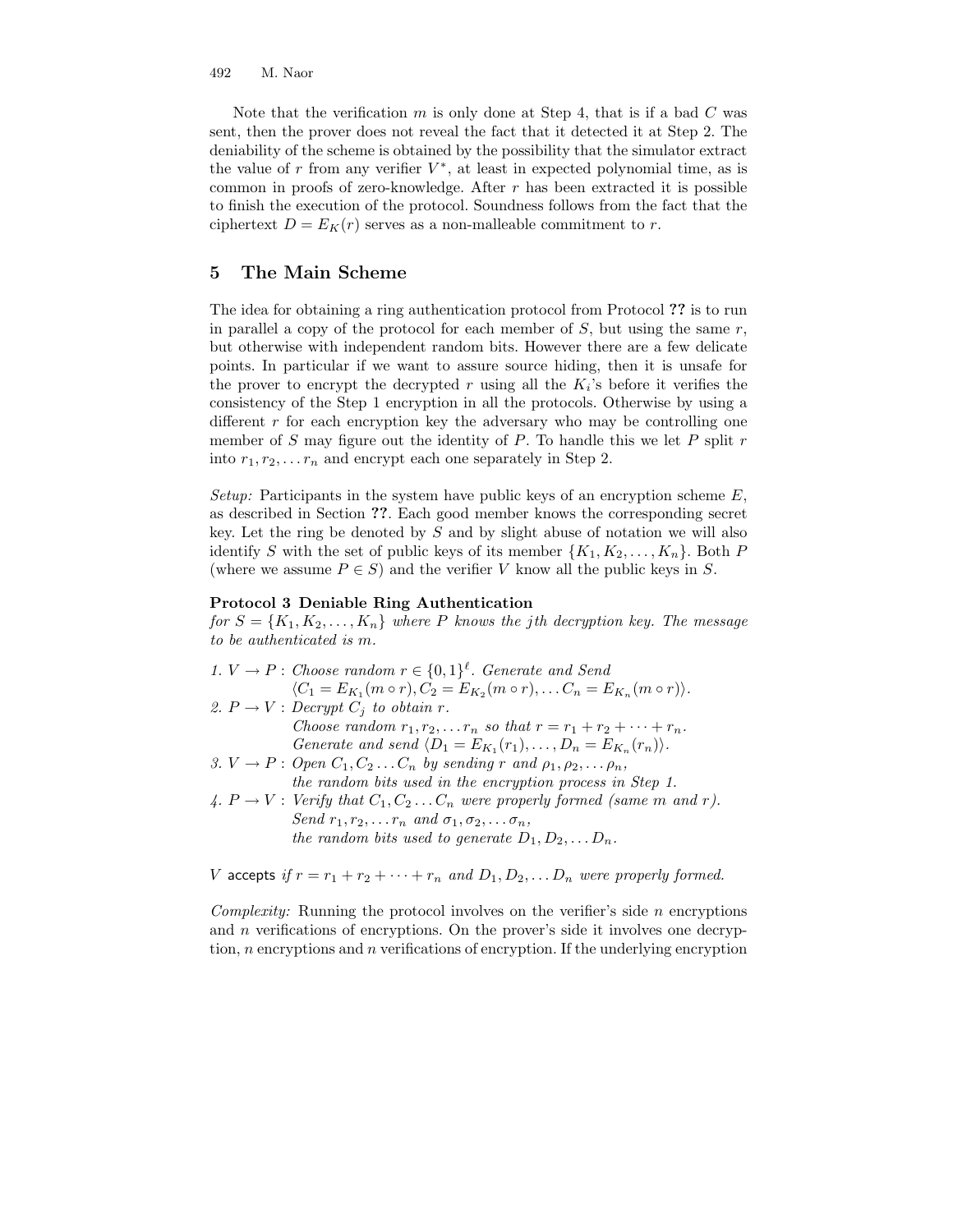scheme is based on low exponents (Rabin or low exponent RSA with OAEP), then this consists of  $O(n)$  multiplication and  $O(1)$  exponentiations. If the encryption is Diffie-Hellman based (for instance Cramer-Shoup [?]) then  $O(n)$  exponentiations are involved. In term of communication, the major burden is sending (both ways)  $n$  ciphertexts.

#### 5.1 Functionality and Security of the Scheme

To prove that Protocol ?? is indeed a deniable Ring Authentication Protocol we have to argue that the four requirements, completeness, soundness, sourcehiding and deniability are satisfied, as we now sketch. As for completeness it is easy to verify that if both sides follows the protocol than they accept. The only requirement we need from a bad public key  $K_i$  is that it will be easy to verify even for bad keys that  $C = E_{K_i}(m, \rho)$  which we can assume without loss of generality that holds.

Soundness/Unforgeability: Recall that we may assume that all keys in  $S$  are properly formed for this property. The key point of to understanding why the protocol is that  $\langle D_1 = E_{K_1}(r_1), D_2 = E_{K_2}(r_2), \ldots D_n = E_{K_n}(r_n) \rangle$  is a nonmalleable commitment to  $r = r_1 + r_2 + \cdots + r_n$ , where the non-malleability is with respect to  $\langle C_1 = E_{K_1}(m \circ r), C_2 = E_{K_2}(m \circ r), \dots C_n = E_{K_n}(m \circ r) \rangle$ .

For this to hold it is sufficient that  $E$  be non-malleable against chosen plaintext attacks (no need for protection against chosen ciphertext attacks, unless we are interested in concurrent attacks.) The fact that  $P$  is committed to the value follows from the binding property of  $E$  (See Section ??.) Once we have established this then soundness follows, as it does for Protocol ??. To handle a concurrent attacks we assume that  $E$  is secure against chosen ciphertext secure attacks (post-processing, or CCA2). (We do not know whether this is essential, see Section ??.)

Source Hiding: we claim that the of the key which was used in Step 2 (among well chosen keys in  $S$ ) is *computationally* hidden during the protocol and *statistically* hidden after protocol, if things went well, i.e. the protocol terminated successfully. This follows from the fact that if at Step 1 all the  $\langle C_1 = E_{K_1}(m \circ r), C_2 =$  $E_{K_2}(m \circ r), \ldots C_n = E_{K_n}(m \circ r)$  are consistent (with the same m and r), at least among the good keys, then the hiding of the source is perfect. Suppose that they are not consistent. Then at step 3 they will be caught (from the binding property of E, and hence Step 4 will not take place.

This property is maintained even when the adversary can schedule concurrent executions. The reason is that witness indistinguishable protocols can be composed concurrently.

Deniability: we can run a simulator 'as usual' and extract  $r$ : run the protocol with P using first a random r. If at Step 3 the verifier opens then rewind to just after Step 1 and run again with the correct  $r$ . A few things worth noting: the complications to address, as is usual in proofs of a zero-knowledge property are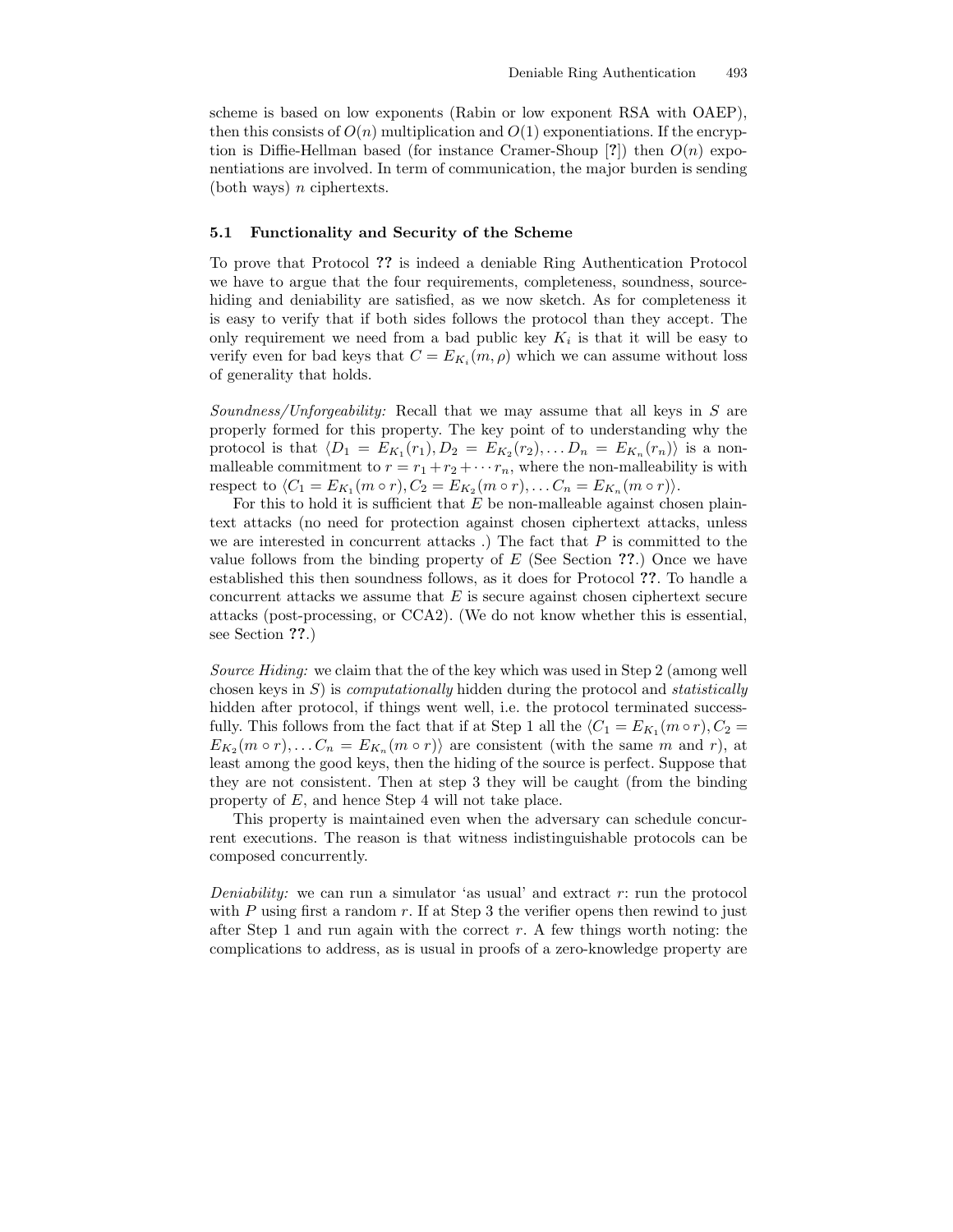$a V^*$  that refuses to open. One key point to notice is that the semantic security of E means that it is enough that one key  $K_i$  be good and unknown to  $V^*$  for  $\langle D_1 = E_{K_1}(r_1), D_2 = E_{K_2}(r_2), \ldots D_n = E_{K_n}(r_n) \rangle$  to be a semantically secure commitment scheme to r.

This is the only property that is problematic under concurrent executions. We can appeal to the timing model of [?] and get a variant of this protocol that would work there. However this is beyond the scope of this paper.

### 6 Extension: Threshold and other Access Structures

One can view Ring Authentication (both ours and the Rivest Shamir and Tauman one  $[?]$  as a proof system that 1 out of the ring S is confirming the message. In this section we discuss an extension of Rings into proving more general statements, e.g. that (a least) k members out of the ring S are confirming the message. without revealing any information about the subset  $T$  of confirmers. In general, we can deal with any monotone access structure, provided that it has a good secret sharing scheme (see [?] for bibliography on the subject.)

In this setting we assume that there is a subset  $T \subset S$  of members that collude and want to convince the verifier that T satisfies some monotone access structure  $M$ . As in the rest of this paper, all this can be ad hoc, i.e. there is no need to fix neither  $S$  nor  $M$  in advance (or  $T$  of course). We do assume that there is one representative  $P$  of  $T$  that communicates with the verifier. Note that the members of  $T$  need to trust  $P$  to the extent that a bad  $P$  can make the protocol loose its deniability and source hiding, but the unforgeability.

We adapt an idea suggested by Cramer, Damgård and Shoenmaker [?] and DeSantis et al. [?] for combining zero-knowledge statements via secret sharing. In our context we use this idea by letting the verifier split  $r$  according to the secret sharing scheme for  $M$ . Only if enough shares are known, then r can be reconstructed, otherwise it remains completely unknown.

We do not have to assume any additional properties from the access structure for  $M$ , i.e. the protection could be information theoretic or computational. We assume of course that secret generation and reconstruction are efficient. We also assume that given shares  $s_1, s_2, \ldots s_n$  it is possible to verify that they were properly formed, i.e. that for each subset  $T$  that satisfies  $M$  the reconstruction algorithm will output the same secret. This is very simple in most, if not all, schemes we are aware of, e.g. Shamir's polynomial based one [?].

Protocol 4 Ring Authentication for Monotone Access Structure M Ring  $S = \{K_1, K_2, \ldots, K_n\}$  where P represents a subset  $T \subseteq S$ .

1.  $V \rightarrow P$ : Choose random  $r \in \{0,1\}^{\ell}$ . Generate shares  $s_1, s_2, \ldots s_n$  of r according to the scheme for M. Send  $\langle C_1 = E_{K_1}(m \circ s_1), C_2 = E_{K_2}(m \circ s_2), \ldots C_n = E_{K_n}(m \circ s_n) \rangle$ . 2.  $P \to V : P$  gets from each  $j \in T$  the decryption of  $C_j$ . P reconstructs r from the shares  $s_j$  for  $j \in T$ . Choose random  $r_1, r_2, \ldots r_n$  such that  $r = r_1 + r_2 + \cdots + r_n$ .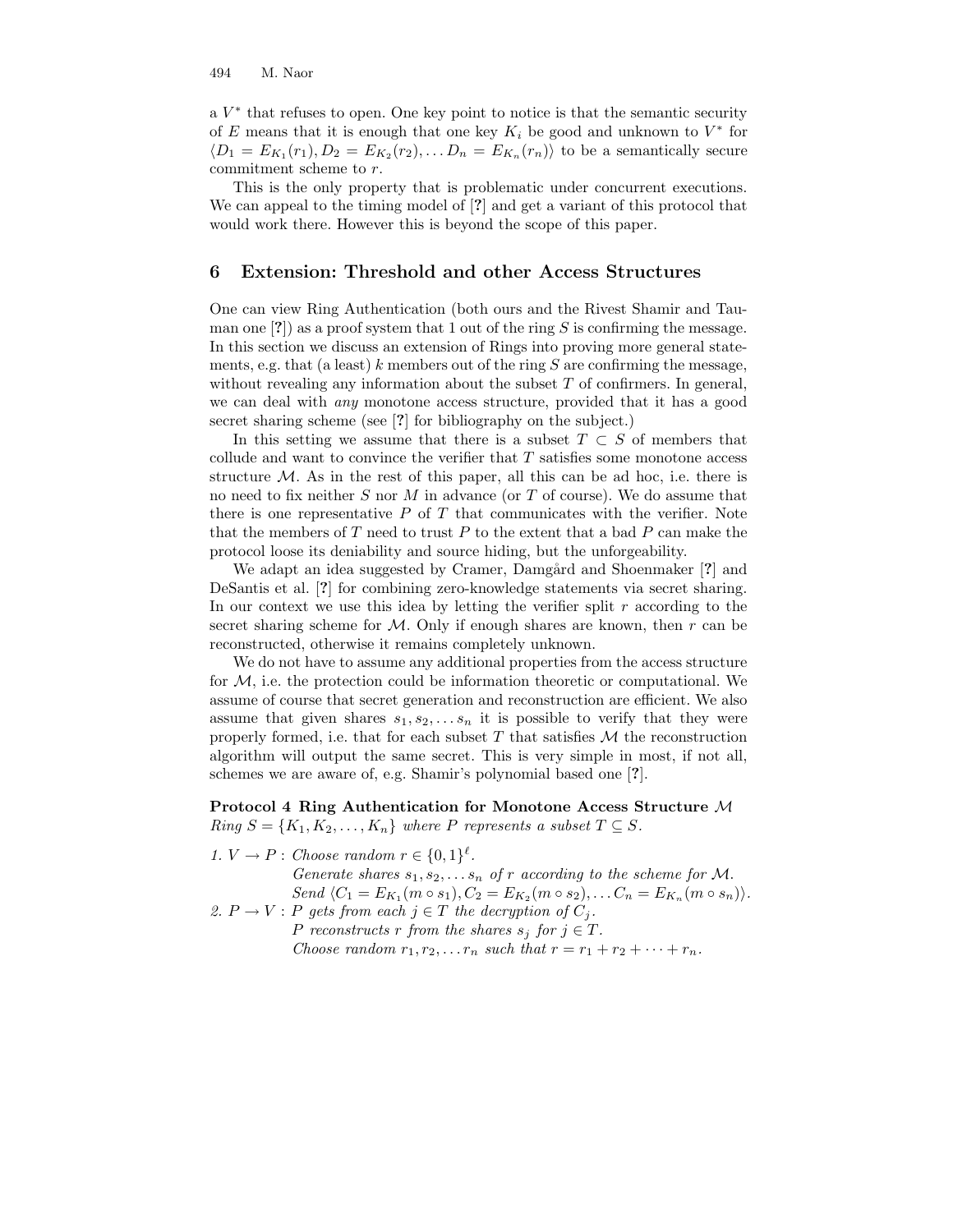Generate and send  $\langle D_1 = E_{K_1}(r_1), \ldots, D_n = E_{K_n}(r_n) \rangle$ . 3.  $V \rightarrow P$ : Open  $C_1, C_2 \ldots C_n$  by sending  $s_1, s_2, \ldots s_n$  and  $\rho_1, \rho_2, \ldots \rho_n$ , the random bits used in the encryption in Step 1. 4.  $P \rightarrow V$ : Verify that  $s_1, s_2, \ldots s_n$  yield the same secret for all subsets.

Verify that  $C_1, C_2 \ldots C_n$  were properly formed ( same m and corresponding  $s_i$ .) Send  $r_1, \ldots r_n$  and  $\sigma_1, \ldots \sigma_n$  (bits used to generate  $D_1, \ldots D_n$ .)

V accepts if  $r = r_1 + r_2 + \cdots + r_n$  and  $D_1, \ldots D_n$  were properly formed.

This extended protocol is not much more complex (computationally as well as to implement) than the original Protocol ??. The additional computation consists simply of the secret sharing generation, reconstruction and verification.

The Completeness and Deniability of Protocol ?? follow from the same principals as Protocol ??. As for unforgeability, we should argue that if the subset  $S^* \subset S$  of participants the adversary controls does not satisfy M, then it cannot make the adversary accept a message  $m$  (not authenticated by the good participants) with non-negligible probability. One point is the binding property of E. In Protocol ?? the assumption was that all of S consists of good players (otherwise unforgeability is not meaningful), but here some members of S might be under the control of  $A$  (but not enough to satisfy  $M$ ) and might have chosen their public-keys improperly. For this we either have to assume that  $E_K$  is binding even if the key K was not properly chosen, or modify the protocol to and add for each  $D_i$  a commitment to  $r_i$  as well. The protection against reconstruction by a non qualified subset that the secret sharing scheme  $M$  offers then assures that A cannot retrieve r following Step 1.

As for source hiding, we should argue that for two sets  $T_1$  and  $T_2$  deciding which one is doing the confirmation is difficult. This follows form the fact that at Step 4 P checks the consistency of  $s_1, s_2, \ldots s_n$  and hence revealing  $r_1, r_2, \ldots r_n$ will not yield information about  $T$ .

# 7 Deniable Ring Authentication in the Presence of Big Brother

In this Section we deal with the case of where the adversary  $A$  actually knows the secret key of the authenticator. Why is this an interesting case, after all we usually think of the public-key setting as providing users with the freedom of choosing their own keys? There are several possible answers: first, there are settings where users do not choose their own private keys. These include *Identity Based Encryption*  $[?,?,?]$  where a center provides a key to each users as a function of their identity, and a broadcast encryption type of setting where users receive secret keys of various subsets to which they belong (see in particular [?] and more below). Another answer is that it is desirable to avoid a situation where the distinguisher has an incentive to extract the secret key for  $j$  by, say, legal means.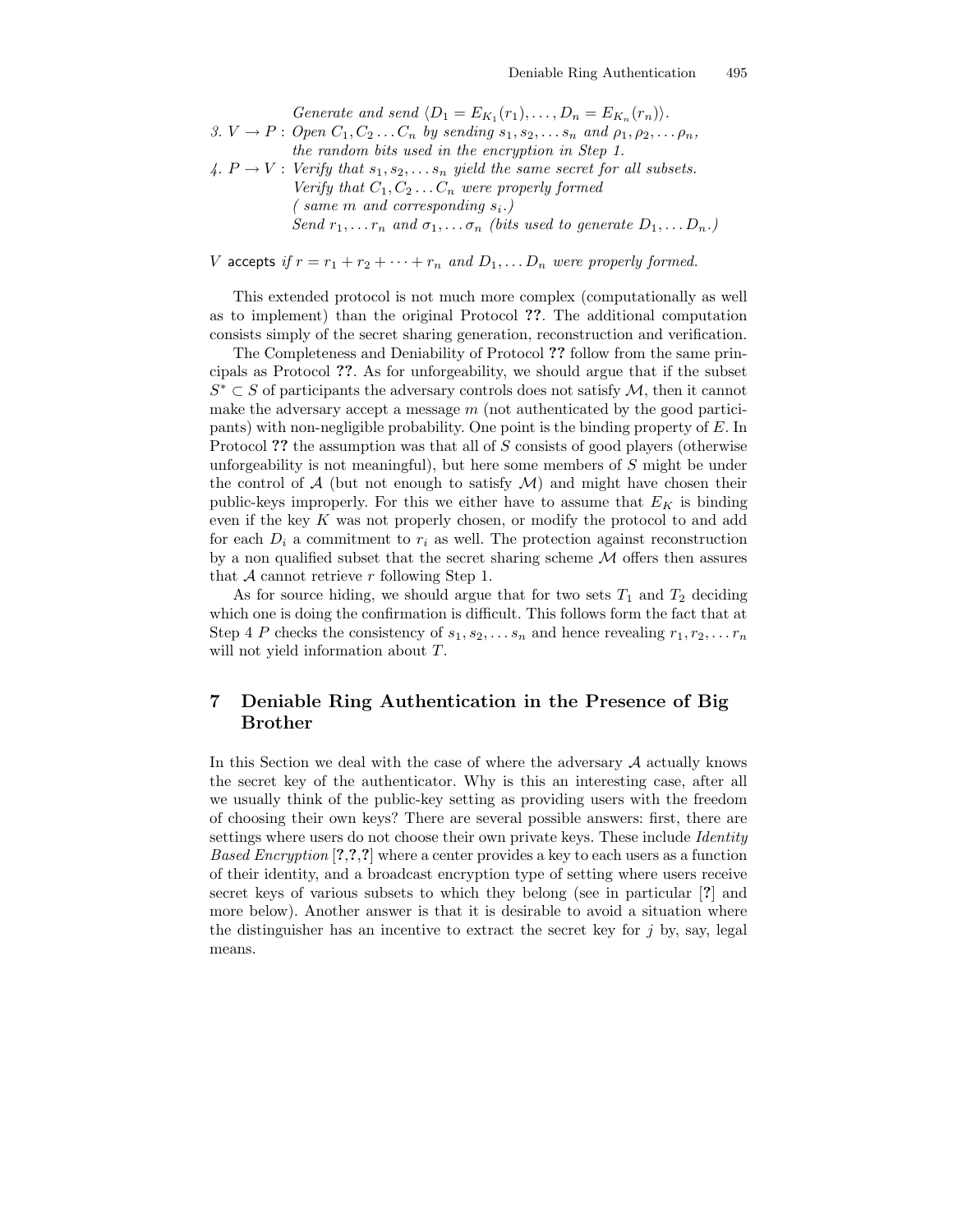Protocol ?? does not offer anonymity and deniability in case the adversary  $A$ knows the secret key of  $P$  - it is possible for  $A$  to figure out whether it is j who is authenticating the message by the following active attack: In Step 1 in protocol send  $\langle C_1 = E_{K_1}(m \circ r), C_2 = E_{K_2}(m \circ r), \ldots C_j = E_{K_j}(m \circ r'), \ldots C_n = E_{K_n}(m \circ r)$ r)), that is  $C_j$  is the only one with suffix r'. When receiving  $D_1, D_2, \ldots, D_n$  the adversary can check whether the suffix of decryption of  $D_j$  equals r or r'.

There are two possible approaches for correcting this problem, one is for P to make sure that all the  $C_i$ 's are proper before decrypting any of them. This requires some form of proof of consistency. The other is for P not to commit to  $r$  using the  $E$ 's but rather using a scheme that is secure against everyone. This requires coming up with non-malleable commitment with respect to the encryptions of Step 1. Both approaches seem viable, but we found a reasonably efficient implementation of only the second one. The major obstacle is to preserve soundness. The idea is simple and is an adaptation of old tricks (e.g. the commitment scheme in  $[?]$ : the prover splits r into two parts and will reveal one of them to prove knowledge.

Let  $W$  be a commitment scheme with perfect binding and computational protection to the sender, as in, e.g. [?]. We assume that the commitment phase is unidirectional (this even fits the scheme of [?], since it can be sent together with the message.) We assume that commitment to value  $r$  involves choosing a random string  $\sigma$  and sending  $D = W(r, \sigma)$ . The computational protection it offers the sender means that given D which is a commitment to  $r_1$  or  $r_2$  it is hard to distinguish between the two cases. We will have as our security parameter  $\ell$ , we assume is sufficiently large so that  $2^{-\ell}$  is negligible.

### Protocol 5 Ring Authentication in the presence of big brother

for Ring  $S = \{K_1, K_2, \ldots, K_n\}$  where P knows the jth decryption key. The message to be authenticated is m.

- 1.  $V \to P$ : Choose random  $r \in \{0,1\}^{\ell}$ . Generate and Send
- $\langle C_1 = E_{K_1}(m \circ r), C_2 = E_{K_2}(m \circ r), \dots C_n = E_{K_n}(m \circ r) \rangle.$ 2.  $P \rightarrow V$ : Decrypt  $C_j$  to obtain r.

Choose  $\ell$  pairs  $(r_1^0, r_1^1), (r_2^0, r_2^1), \ldots (r_\ell^0, r_\ell^1)$  such that  $r_i^0 + r_i^1 = r$ Generate and send  $\ell$  pairs  $\langle (D_1^0, D_1^1), (D_2^0, D_2^1), \ldots, (D_\ell^0, D_\ell^1) \rangle$ where for  $1 \leq i \leq \ell$  and  $b \in \{0,1\}$  generate  $D_i^b = W(r_i^b, \sigma_i^b)$ .

- 3.  $V \rightarrow P$ : Choose and send  $\ell$  random bits  $b_1, b_2, \ldots b_\ell$
- 4.  $P \to V$ : For  $1 \leq i \leq \ell$  open  $D_i^{b_i}$  by sending  $r_i^{b_i}$  and  $\sigma_i^{b_i}$ .  $_i$  by senamy  $r_i$  and  $\sigma_i$
- 5.  $V \to P$ : Verify that the opening are consistent:  $\forall 1 \leq i \leq \ell \ D_i^{b_i} = W(r_i^{b_i}, \sigma_i^{b_i})$ Open  $C_1, \ldots, C_n$  by sending r and  $\rho_1, \rho_2, \ldots, \rho_n$ , the random bits used in the encryption process in Step 1.
- 6.  $P \rightarrow V$ : Verify that  $C_1, \ldots, C_n$  were properly formed (same m and r).
	- Open the remaining members of  $\langle (D_1^0, D_1^1), (D_2^0, D_2^1), \ldots (D_\ell^0, D_\ell^1) \rangle$ by sending  $r_i^{1-b_i}$  and  $\sigma_i^{1-b_i}$ .

V accepts if the revealed values  $(r_1^{\delta}, r_1^1), (r_2^0, r_2^1), \ldots (r_\ell^0, r_\ell^1)$  were properly formed and  $\forall 1 \leq i \leq \ell$  we have  $r_i^0 + r_i^1 = r$ .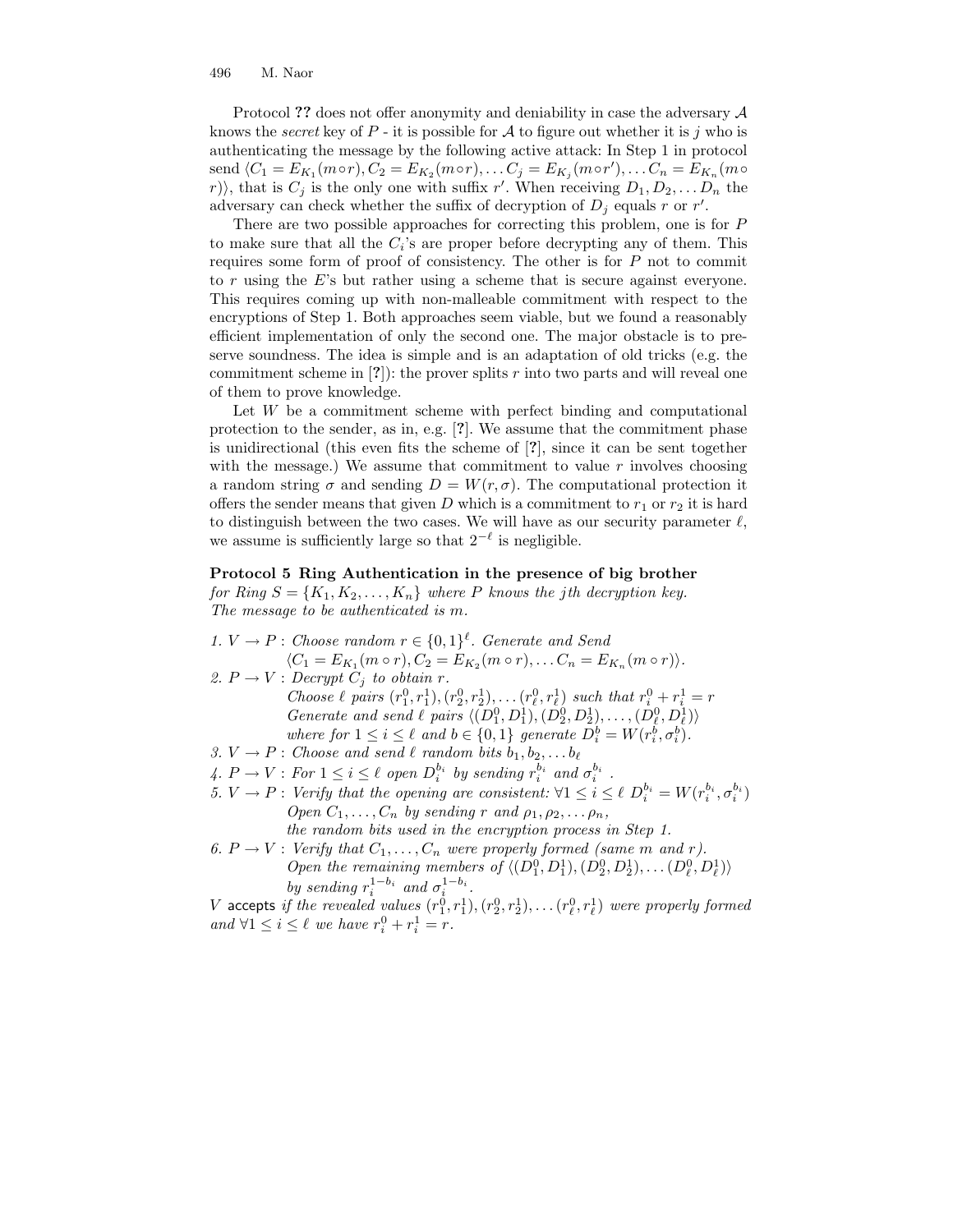In order to prove that soundness/unforgeability still holds, consider Protocol ??. For this protocol we are assured of its soundness in case  $E$  is secure against chosen ciphertext attacks in the postprocessing mode (CCA2) [?]. We will need the same assumption here. The key point is that it is possible to extract the value  $r_i^0 + r_i^1$  (which should be r) by rewinding the forger to just before Step 3. If the forger has probability  $\delta$  of succeeding, then with probability at least  $\delta^2$  such a value can be extracted and hence a guess for r can be mounted. This (plus the original proof of Protocol ??) are sufficient for proving the soundness of Protocol ??.

As for source hiding, it follows from the semantic security of W. The only problem is when  $V^*$  is not following the protocol. But in this case in Step 6 the prover does not open the remaining commitments. Similarly, for deniability, the simulator should extract r from  $V^*$ , which can be done by sending commitments to random values in Step 2.

The Subset Cover Environment: An interesting case of using Protocol ?? is in the Subset Cover Environment described in [?]. In this setting there is a collection of subsets of users  $U_1, U_2, \ldots$  For each subset  $U_i$  in the collection there is an associated public key  $L_i$ . Each user u is given secret information enabling it to compute the corresponding secret key of  $L_i$  for all subsets  $U_i$  such that  $u \in U_i$ . There are many types of rings  $S$  where it is easy express  $S$  as the union of not too many subsets from the collection. One such example is where the users correspond to points on a line and the collection  $U_1, U_2, \ldots$  to segments<sup>9</sup>. If the ring S consists of a small number of segments, then the number of subsets in the union is small. In such cases using Protocol ?? is very attractive: first even though S may be large, there is no need to perform the encryption in Step 1 for each member of S but rather for each segment. The deniable and source hiding properties assure us that even though the prover did not choose his keys by himself, and they might be known to the adversary, he can still enjoy anonymity.

# 8 Open Problems and Discussion

There are several specific questions that arise from this work, as well as more general ones:

- In the access scheme of Section ?? is it possible for the members to be mutually untrusting with respect to deniability. The protocol is presented so that  $P$  is the one responsible for checking that the shares are proper. Is this necessary (without resorting to a complex multi-part computation).
- What is the communication complexity of ring authentication, in particular is it possible to perform such authentication by sending  $o((|S|))$  bits, assuming the identity of the members of  $S$  is known, or a the very least without sending |S| encryptions (or signatures). Note that [?] manage to achieve that using

<sup>9</sup> The Subtree Difference example of [?] can be adapted to work in this case.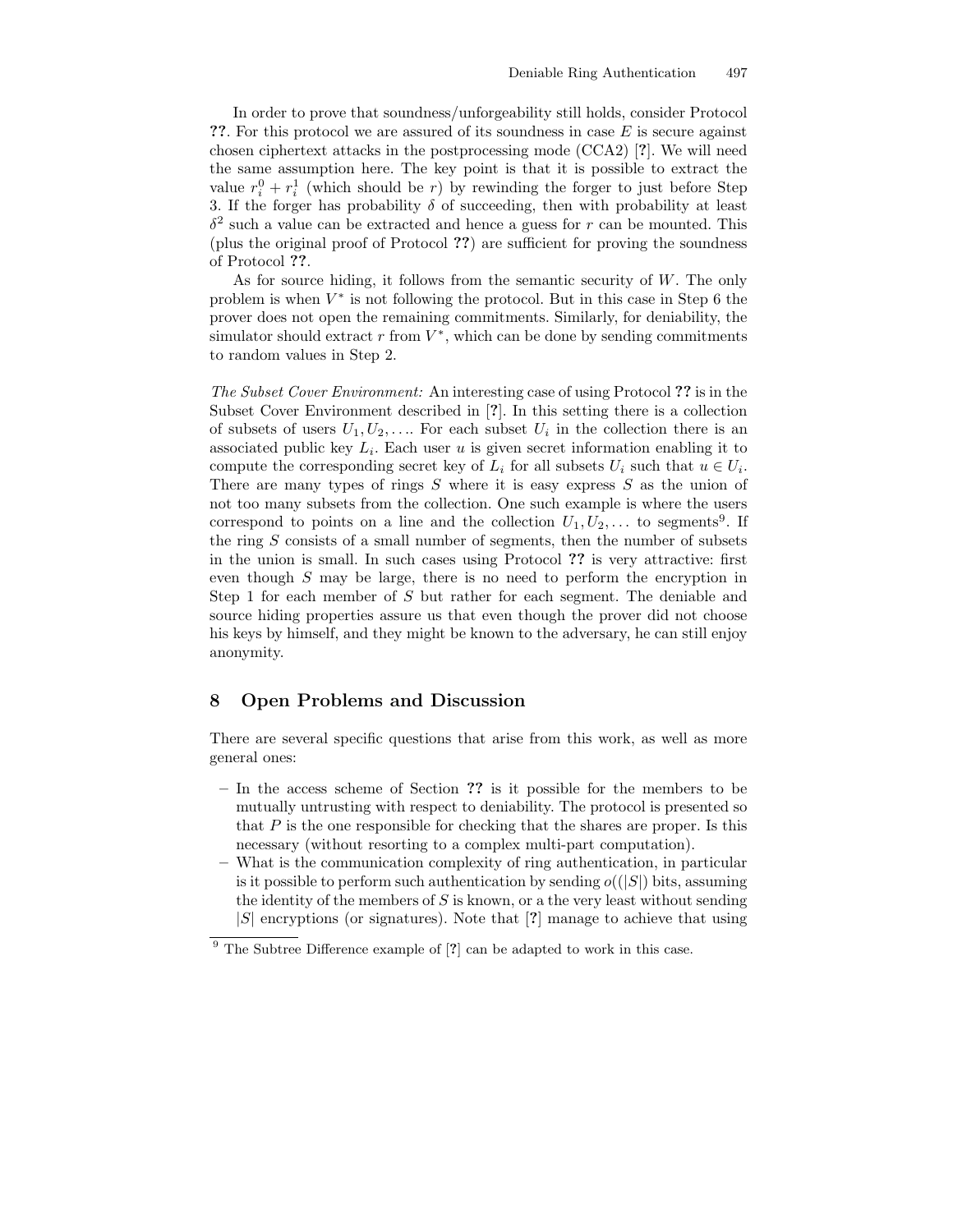random oracles. Also Boaz Barak (personal communication) has pointed out that using Kilian's arguments [?] it is possible in principle to obtain inefficient but succinct protocols, so the remaining question is whether it is possible to do so while maintaing the efficiency of the protocol.

- What is the weakest form of security required from an encryption scheme that is sufficient to be used in our ring deniable authentication scheme. In particular what are the minimum requirements for Protocol ???
- Is obtaining source hiding only an easier task than achieving deniability? Our approach was to take a deniable scheme (Protocol ?? and turn it into a ring scheme, but perhaps aiming directly for source hiding will yield other schemes and in particular 2-round ones (note that Witness Indistinguishability is possible in 2-rounds [?].)
- Is it possible to obtain source hiding in the case of shared keys, say in the Subset Cover Framework? Note that shared key authentication implies deniability, but running a protocol like ?? is problematic, since proving in zero-knowledge the consistency of shared-key encryptions is difficult.
- Is it possible to use the Fiat-Shamir heuristic<sup>10</sup> and remove the interaction from authentication protocols such as Protocols ??, ?? and ?? and thus get new types of signature schemes from encryptions schemes?

An important social concern that both this work and [?] raise is the implication to PKI. The fact that a user that has established a public key can be 'drafted' to a ring S without his consent might be disturbing to many users. On the other hand we believe in a more positive interpretation of the results. Allowing some degree of anonymity as well as leaking secret has always been important at least in modern societies and this form of protocols allows the re-introduction of it.

In general we find the issue of anonymity and deniability to be at the heart of the open scientific investigation of cryptography. A very natural research program is to find the precise mapping between possible and impossible in this area. It seems that behind every impossibility result lies a small twist (in the model perhaps) that allows the tasks to be performed.

# Acknowledgments

I wish to thank Boaz Barak, Cynthia Dwork and Adi Shamir for helpful discussions and the anonymous referees for useful comments.

# References

1. M. Bellare, A. Desai, D. Pointcheval and P. Rogaway. Relations among notions of security for public-key encryption schemes, Advances in Cryptology – CRYPTO'98, LNCS 1462, Springer, pp. 26–45.

<sup>&</sup>lt;sup>10</sup> Fiat and Shamir <sup>[?]</sup> proposed a general method for converting *public* coins zeroknowledge proof systems into signatures. The analysis of the method is based on the random oracle model.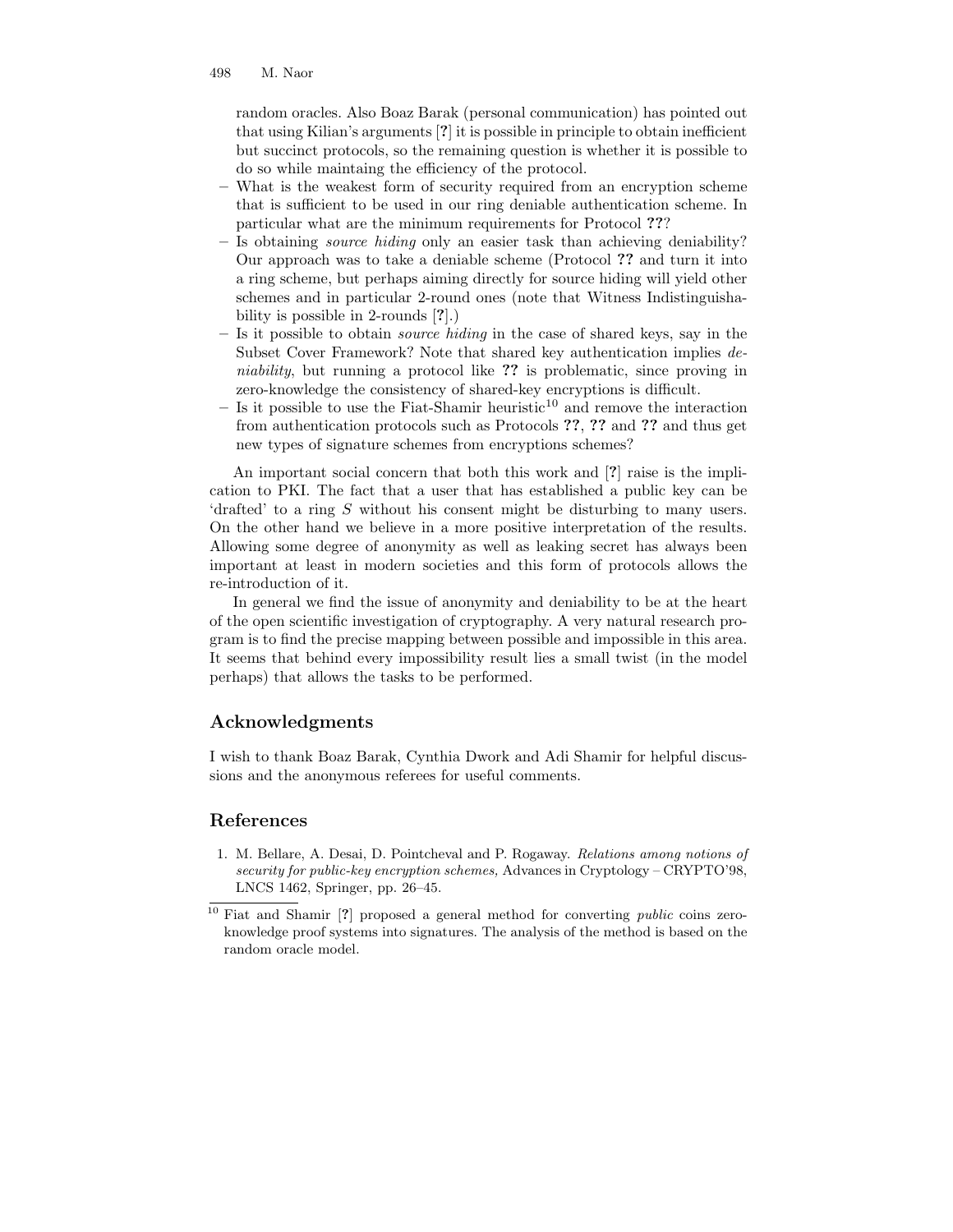- 2. M. Bellare and P. Rogaway, Optimal Asymmetric Encryption, Advances in Cryptology-Eurocrypt '94, LNCS 950, Springer, 1995, pp. 92–111.
- 3. Dan Boneh, Simplified OAEP for the RSA and Rabin Functions, Advances in Cryptology - CRYPTO 2001, LNCS2139, Springer 2001, pp. 275–291.
- 4. D. Boneh and M. Franklin, Anonymous Authentication with Subset Queries, ACM Conference on Computer and Communications Security 1999, pp. 113–119.
- 5. D. Boneh and M. Franklin, Identity-Based Encryption from the Weil Pairing, Advances in Cryptology - CRYPTO 2001, LNCS 2139, Springer, 2001, pp. 213–229.
- 6. J. Boyar, D. Chaum, I. Damgård and T. P. Pedersen: Convertible Undeniable  $Signatures, Advances in Cryptology - CRYPTO'90, Springer, 1991, pp. 189-205.$
- 7. E. Bresson, J. Stern and M. Szydlo, Threshold Ring Signatures for Ad-hoc Groups, Advances in Cryptology – CRYPTO'2002, (these proceedings).
- 8. J. Camenisch, Efficient and Generalized Group Signatures, Advances in Cryptology - EUROCRYPT'97, LNCS 1233, Springer, 1997, pp. 465–479.
- 9. J. Camenisch and I. Damgård, Verifiable Encryption, Group Encryption, and Their Applications to Group Signatures and Signature Sharing Schemes, Advances in Cryptology - Asiacrypt 2000, LNCS 1976, Springer, 2000, pp. 331–345.
- 10. J. Camenisch and A. Lysyanskaya, An Identity Escrow Scheme with Appointed Verifiers, Advances in Cryptology - Crypto 2001, LNCS 2139, Springer, 2001, pp. 388–407.
- 11. J. Camenisch, M. Michels, Separability and Efficiency for Generic Group Signature Schemes, Advances in Cryptology - CRYPTO'99, LNCS 1666, Springer, 1999, pp. 106–121.
- 12. J. Camenisch and M. Stadler, Efficient Group Signature Schemes for Large Groups, Advances in Cryptology - CRYPTO'97, LNCS 1294, Springer, 1997, pp. 410–424.
- 13. R. Canetti, C. Dwork, M. Naor and R. Ostrovsky, Deniable Encryption, Advances in Cryptology - CRYPTO'97, LNCS 1294, Springer, 1997, pp. 90–104.
- 14. D. Chaum, Untraceable electronic mail, return addresses, and digital pseudonyms, Comm. of ACM, vol. 24(2), 1981, pp. 84–88.
- 15. D. Chaum and H. van Antwerpen, Undeniable Signatures, Advances in Cryptology – CRYPTO'89, LNCS 435, Springer, 1990, pp. 212–216.
- 16. D. Chaum and E. van Heyst, Group Signatures, Advances in Cryptology EURO-CRYPT'91, LNCS 541, Springer, 1991, pp. 257–265.
- 17. D. Chaum and E. van Heyst and B. Pfitzmann, Cryptographically Strong Undeniable Signatures, Unconditionally Secure for the Signer, Advances in Cryptology - CRYPTO'91, LNCS 576, Springer, 1992, pp. 470–484.
- 18. C. Cocks. An identity based encryption scheme based on quadratic residues, Cryptography and Coding, LNCS 2260, Springer, 2001, pp. 360–363.
- 19. R. Cramer, I. Damgård, B. Schoenmakers, Proofs of Partial Knowledge and Simplified Design of Witness Hiding Protocols, Advances in Cryptology - CRYPTO'94, LNCS, Springer, 1994, pp. 174–187.
- 20. R. Cramer and V. Shoup, A Practical Public Key Cryptosystem Provably Secure against Adaptive Chosen Ciphertext Attack, Advances in Cryptology CRYPTO'98, LNCS 1462, Springer, 1998, pp. 13–25.
- 21. A. De Santis, G. Di Crescenzo, G. Persiano, M. Yung, On Monotone Formula Closure of SZK, Proc. 35th IEEE FOCS, 1994, pp. 454–465.
- 22. W. Diffie, and M.E. Hellman. New Directions in Cryptography. IEEE Trans. on Info. Theory, IT-22 (Nov. 1976), pages 644–654.
- 23. D. Dolev, C. Dwork and M. Naor, Non-malleable Cryptography, Siam J. on Computing, vol 30, 2000, pp. 391–437.